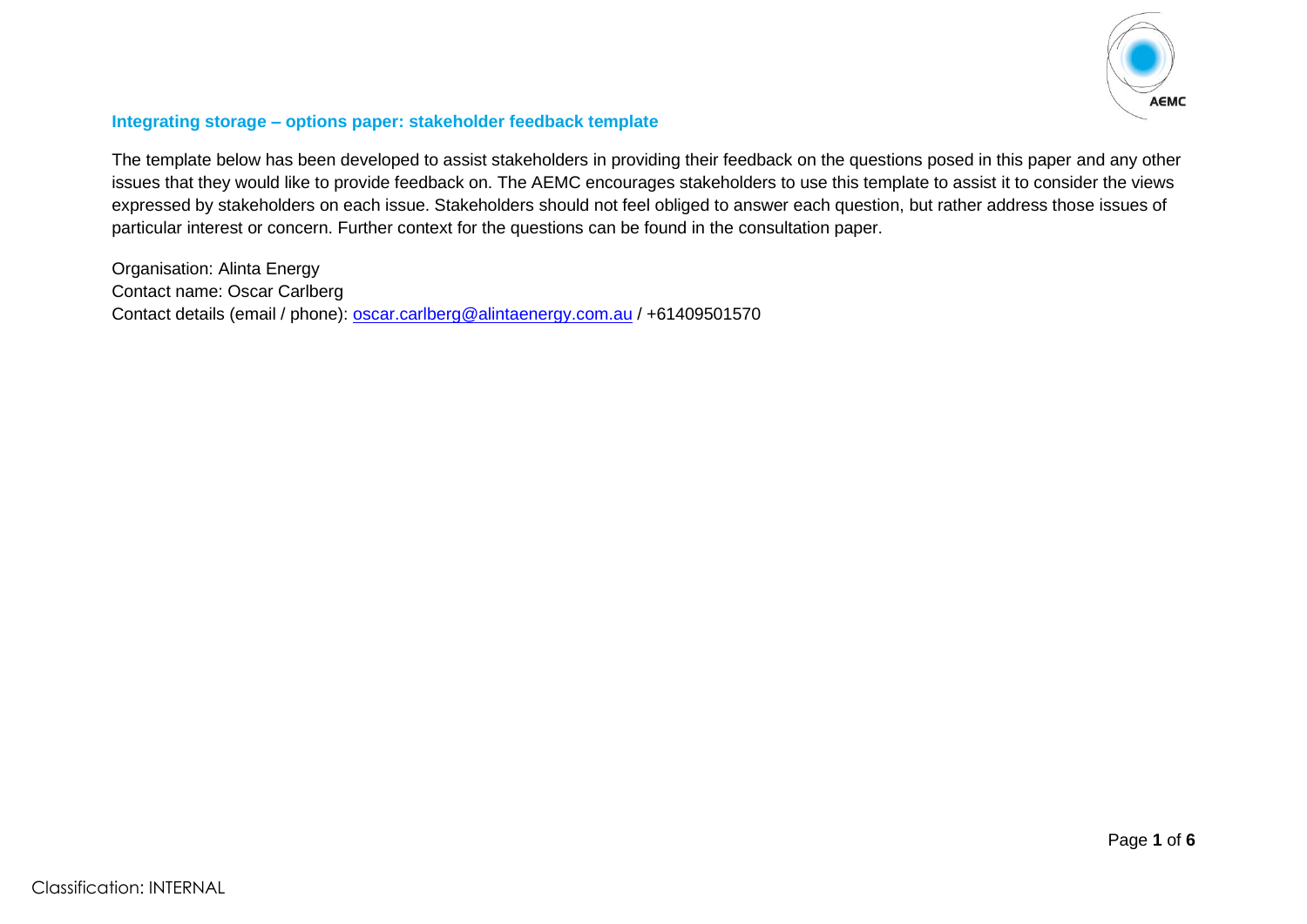

| <b>Questions</b>                                     |                                                                                                                                                                                                                                                                                                                                                                                                                  | <b>Feedback</b>                                                                                                                                                                                                                                                                                                                                                                                                                                                                                                                                                                                                                                                                                                                                                                                                                                                                                                                                                                                                                                                                                                                                                                                                                                                                       |  |  |  |  |
|------------------------------------------------------|------------------------------------------------------------------------------------------------------------------------------------------------------------------------------------------------------------------------------------------------------------------------------------------------------------------------------------------------------------------------------------------------------------------|---------------------------------------------------------------------------------------------------------------------------------------------------------------------------------------------------------------------------------------------------------------------------------------------------------------------------------------------------------------------------------------------------------------------------------------------------------------------------------------------------------------------------------------------------------------------------------------------------------------------------------------------------------------------------------------------------------------------------------------------------------------------------------------------------------------------------------------------------------------------------------------------------------------------------------------------------------------------------------------------------------------------------------------------------------------------------------------------------------------------------------------------------------------------------------------------------------------------------------------------------------------------------------------|--|--|--|--|
| Chapter 1 - Registration and participation framework |                                                                                                                                                                                                                                                                                                                                                                                                                  |                                                                                                                                                                                                                                                                                                                                                                                                                                                                                                                                                                                                                                                                                                                                                                                                                                                                                                                                                                                                                                                                                                                                                                                                                                                                                       |  |  |  |  |
|                                                      | Question 1: Registration and classification (p. 17)                                                                                                                                                                                                                                                                                                                                                              |                                                                                                                                                                                                                                                                                                                                                                                                                                                                                                                                                                                                                                                                                                                                                                                                                                                                                                                                                                                                                                                                                                                                                                                                                                                                                       |  |  |  |  |
|                                                      | Is introducing a new participant category, an<br>Integrated Resource Provider (option 4), to<br>better facilitate entry and participation of<br>storage and hybrid facility, more preferable<br>than modifying existing participant categories<br>(option 3)? Are either option 3 or 4 more<br>preferable to options 1 and 2?                                                                                    | Alinta Energy considers that option 3 is preferable to options 1 and 2.<br>Option 3 (amending the generator participant class to include storage) has the<br>potential to provide incremental benefits, including:<br>Clarifying the performance standards that apply to storage facilities and<br>$\circ$<br>removing duplication<br>Simplifying the registration process for storage facilities.<br>$\circ$<br>Option 4 may also deliver benefits by helping the NEM to transition to a two-sided<br>market model, be more technology neutral and more accommodating to<br>innovations. However, Alinta Energy considers that this proposed participant<br>category should be considered against the ESB's recent Directions Paper to ensure it<br>is consistent with the objectives and requirements of a two-sided market. It is too early<br>to discern whether the proposed category would complement the ESB's reforms.<br>Implementing Option 3 would also require coordination with ESB's work program.<br>Alinta suggests that the rule change distinguish the issues that would be more<br>appropriately dealt with by this program (e.g., market design issues), from issues that<br>can be cost effectively solved immediately (e.g., technical or regulatory barriers). |  |  |  |  |
| Question 2: Classifying MSGAs (p. 18)                |                                                                                                                                                                                                                                                                                                                                                                                                                  |                                                                                                                                                                                                                                                                                                                                                                                                                                                                                                                                                                                                                                                                                                                                                                                                                                                                                                                                                                                                                                                                                                                                                                                                                                                                                       |  |  |  |  |
| 1                                                    | Do you agree that, if an Integrated Resource<br>Provider category (option 4) is established,<br>battery aggregators should use that category<br>and MSGAs should not be allowed to classify<br>storage units exempt from the requirements to<br>register as a Generator? And in that case,<br>should the current arrangements regarding the<br>provision of market ancillary services by<br>MSGAs be maintained? | As stated above, Alinta considers it is too early to discern whether option 4 would<br>complement the market design being contemplated by the ESB, therefore Alinta<br>suggests option 4 should be postponed and re-visited at a later stage (where there<br>are merits for doing so).                                                                                                                                                                                                                                                                                                                                                                                                                                                                                                                                                                                                                                                                                                                                                                                                                                                                                                                                                                                                |  |  |  |  |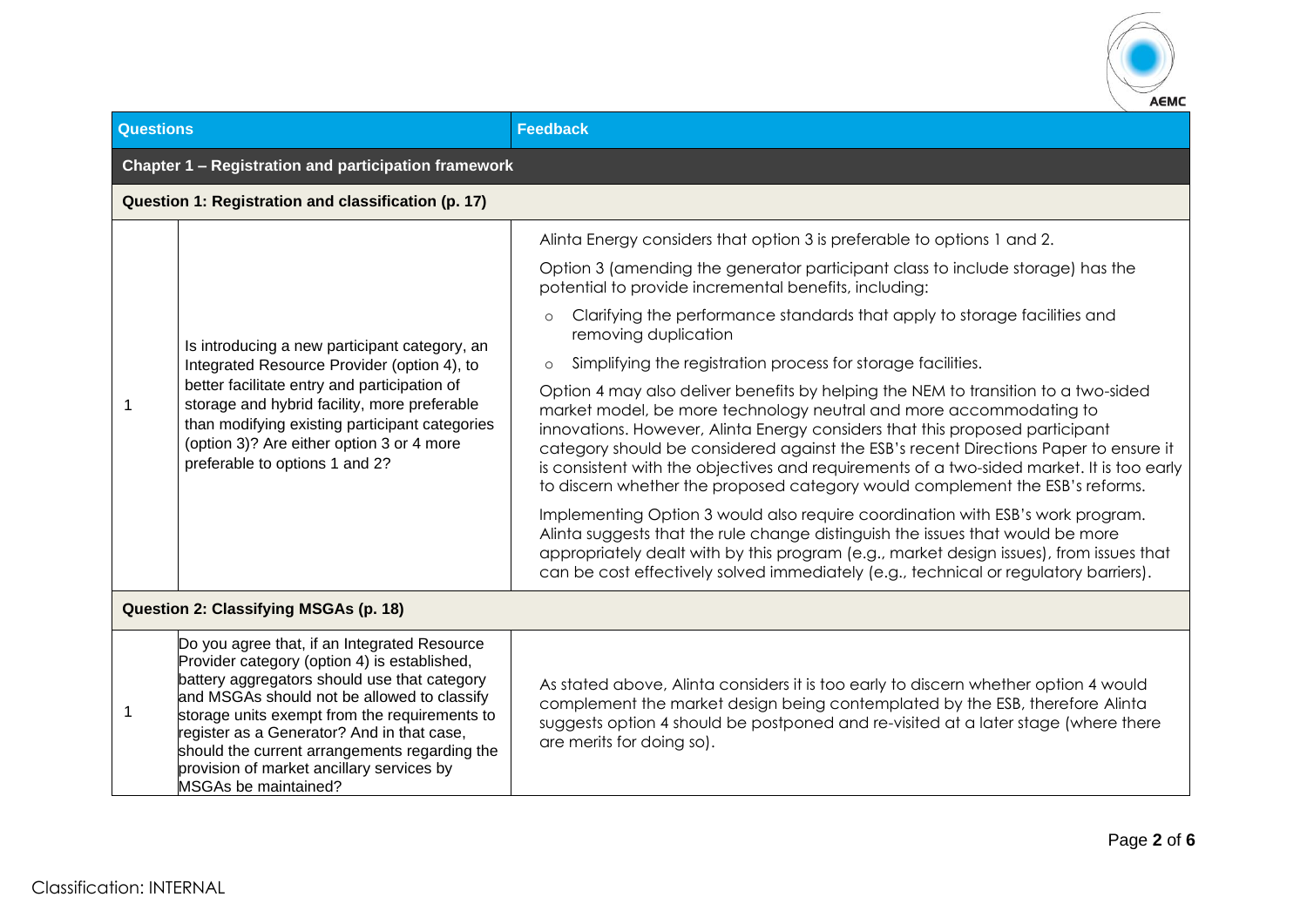

| <b>Questions</b>                                  |                                                                                                                                                                                                                                           | <b>Feedback</b>                                                                                                                                                                                                                                                                                                            |  |
|---------------------------------------------------|-------------------------------------------------------------------------------------------------------------------------------------------------------------------------------------------------------------------------------------------|----------------------------------------------------------------------------------------------------------------------------------------------------------------------------------------------------------------------------------------------------------------------------------------------------------------------------|--|
| Question 3: Existing storage participants (p. 19) |                                                                                                                                                                                                                                           |                                                                                                                                                                                                                                                                                                                            |  |
| 1                                                 | Should existing storage participants be<br>transitioned to a single participant category<br>(as they are currently registered as both a<br>Market Generator and Market Customer)?                                                         | No, Alinta Energy considers that existing storage participants should have the option<br>of either continuing to operate their asset under the existing framework or move<br>through a one-way gate to the revised framework. If a rule change is implemented,<br>impacted policy design elements should be grandfathered. |  |
|                                                   | Question 4: Scheduling of hybrid facilities (p. 20)                                                                                                                                                                                       |                                                                                                                                                                                                                                                                                                                            |  |
| $\mathbf 1$                                       | What proportion of a hybrid facility's sent-out<br>generation capacity would need to be<br>dispatchable for the whole of the hybrid<br>facility's sent-out generation to be able to follow<br>dispatch instructions, under a single DUID? |                                                                                                                                                                                                                                                                                                                            |  |
| 2                                                 | Would a dynamic approach to scheduling<br>obligations, for example shifting between<br>scheduled and semi-scheduled obligations<br>based on the state of charge of the storage<br>unit, be appropriate, and how should this<br>operate?   |                                                                                                                                                                                                                                                                                                                            |  |
| 3                                                 | Could the same approach be taken to<br>scheduling load where storage is added to a<br>Market Customer's site, or should different<br>considerations apply?                                                                                |                                                                                                                                                                                                                                                                                                                            |  |
| Question 5: Number of price bands (p. 21)         |                                                                                                                                                                                                                                           |                                                                                                                                                                                                                                                                                                                            |  |
| 1                                                 | Do you agree that 20 price bands would be<br>appropriate for grid-scale batteries or would<br>another number of bands be more<br>appropriate?                                                                                             | 20 price bands, and the option to retain two DUIDs (as contemplated by options 3<br>and 4) is preferable to the previous proposal of 10 price bands and 1 DUID as it allows<br>more flexibility – participants would not be restricted to 5 price bands for load and 5<br>for generation.                                  |  |
|                                                   |                                                                                                                                                                                                                                           | Retaining two DUIDS can reduce complexity by avoiding the need for hybrid facility<br>participants to co-optimise the output of their facilities in their bids and offers. It also<br>allows for different ownership structures of facilities within a hybrid facility.                                                    |  |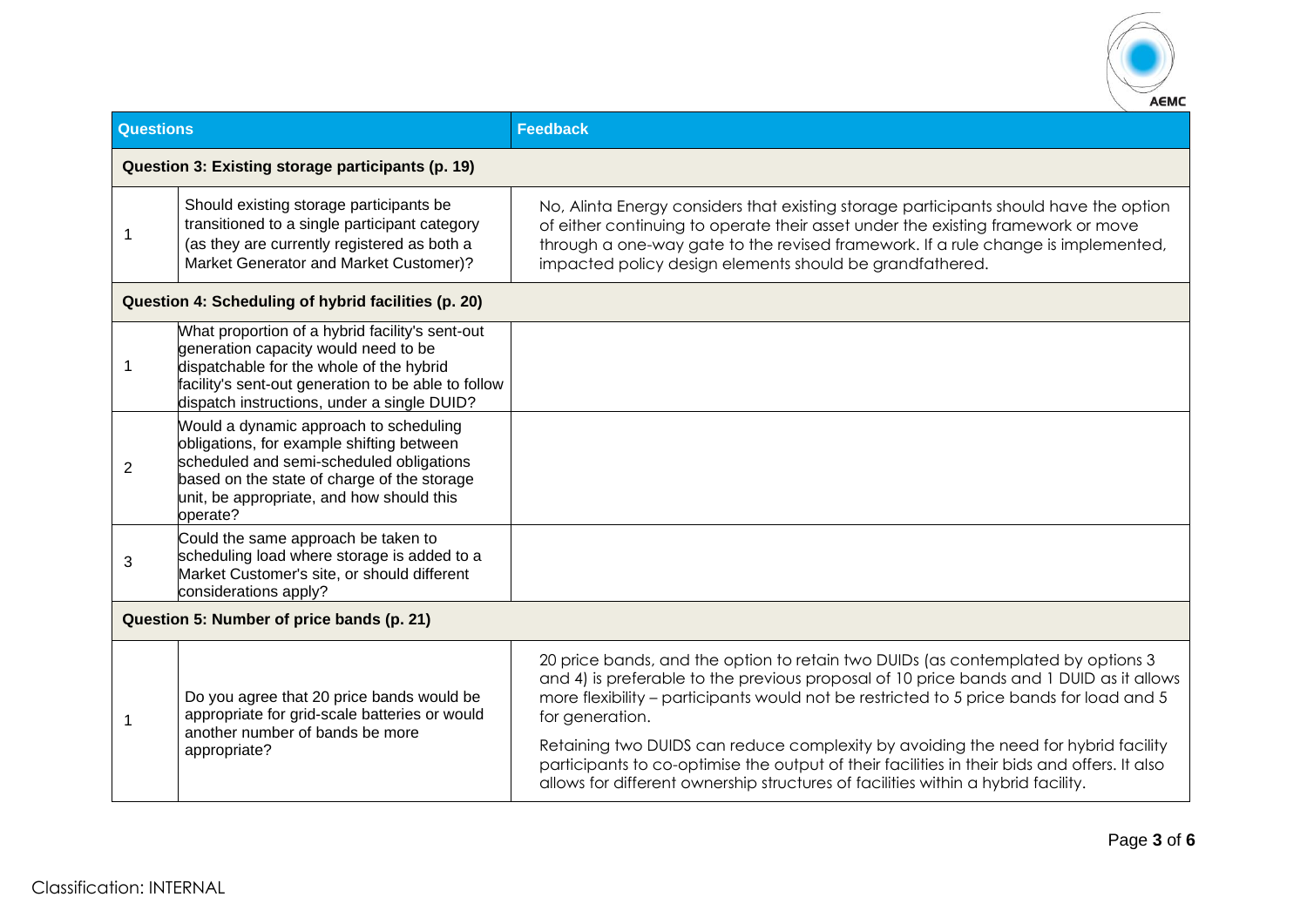

| <b>Questions</b>                                                 |                                                                                                                                                                                                                                 | <b>Feedback</b>                                                                                                                                                                                                                                                          |  |
|------------------------------------------------------------------|---------------------------------------------------------------------------------------------------------------------------------------------------------------------------------------------------------------------------------|--------------------------------------------------------------------------------------------------------------------------------------------------------------------------------------------------------------------------------------------------------------------------|--|
| Question 6: Dispatching hybrid facilities (p. 21)                |                                                                                                                                                                                                                                 |                                                                                                                                                                                                                                                                          |  |
| 1                                                                | Are there certain configurations of hybrid<br>facilities that cannot, or should not, be<br>dispatched at a single connection point?                                                                                             |                                                                                                                                                                                                                                                                          |  |
| $\overline{2}$                                                   | What benefits are achieved by dispatching a<br>hybrid facility at a single connection point, and<br>what issues arise?                                                                                                          | It may be difficult to manage dispatch, GPS and settlement at a connection point<br>level where there are different owners within a hybrid facility. However, this may be<br>manageable through contracts between the owners.                                            |  |
| Question 7: Performance standards (p. 22)                        |                                                                                                                                                                                                                                 |                                                                                                                                                                                                                                                                          |  |
| -1                                                               | What issues may arise if performance and<br>access standards are set at the connection<br>point for hybrid facilities? Would these<br>standards need to be amended to provide<br>appropriate flexibility for hybrid facilities? | As above.                                                                                                                                                                                                                                                                |  |
|                                                                  | Chapter 3 - Recovery of non-energy costs                                                                                                                                                                                        |                                                                                                                                                                                                                                                                          |  |
| Question 8: Options for the recovery of non-energy costs (p. 27) |                                                                                                                                                                                                                                 |                                                                                                                                                                                                                                                                          |  |
| 1                                                                | Which option do you consider to be the most<br>appropriate for the recovery of non-energy<br>costs from market participants? Please provide<br>detail on why it would be the most appropriate<br>option.                        | Option 3 which reflects broad causer pays principles appears to be the most efficient<br>and equitable. Options 1 and 2 present a barrier to entry for storage. Alinta also<br>supports the harmonisation of how TUOS/DUOS charges are applied to storage<br>facilities. |  |
| $\overline{2}$                                                   | Are there any other factors the Commission<br>should consider when deciding how non-<br>energy costs should be recovered from market<br>participants?                                                                           |                                                                                                                                                                                                                                                                          |  |
| 3                                                                | Are there any implementation issues the<br>Commission should consider?                                                                                                                                                          |                                                                                                                                                                                                                                                                          |  |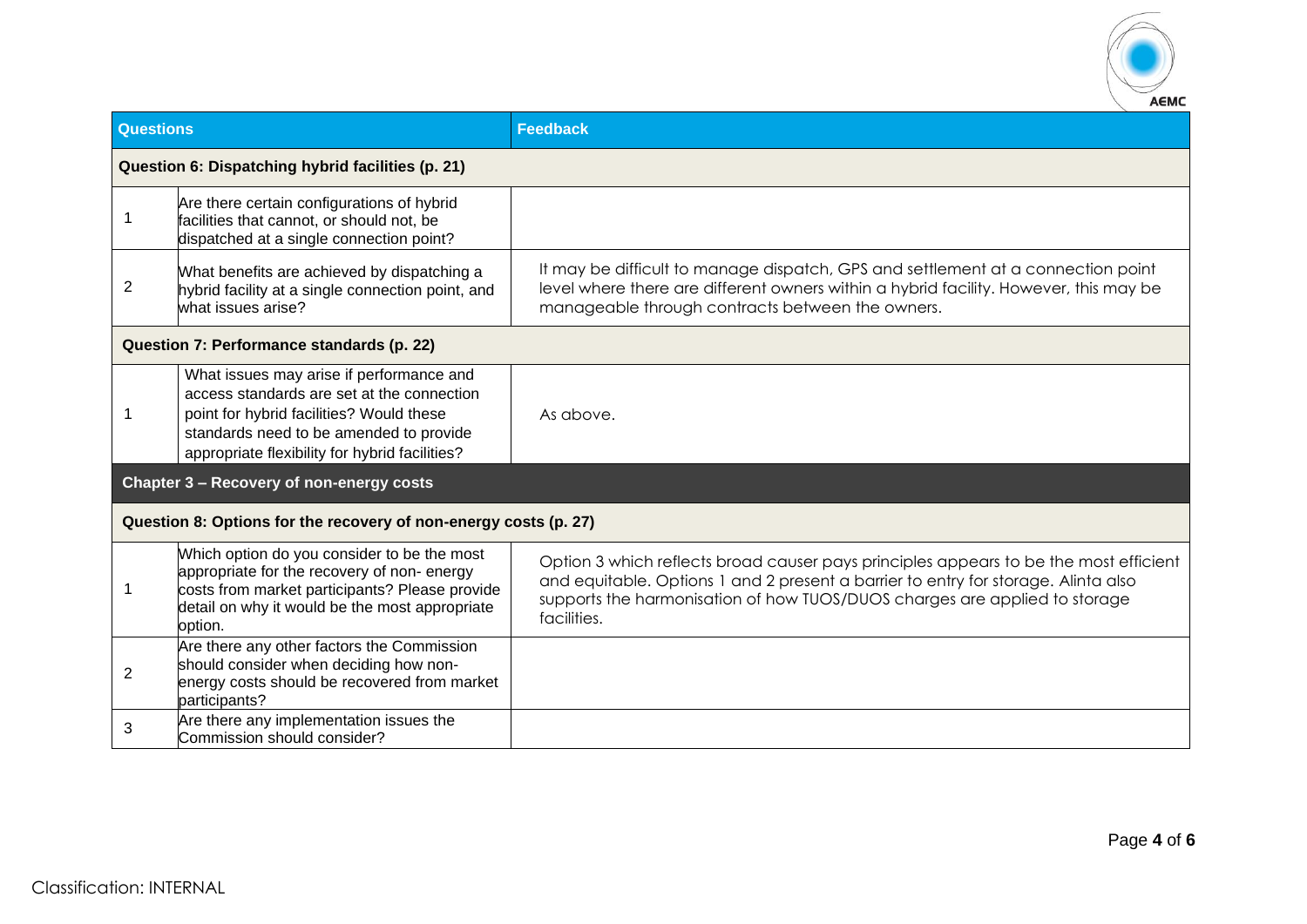

| <b>Questions</b>                                               |                                                                                                                                                                                                | <b>Feedback</b>                                                                                                                                                                                                                                                                                                            |  |  |  |
|----------------------------------------------------------------|------------------------------------------------------------------------------------------------------------------------------------------------------------------------------------------------|----------------------------------------------------------------------------------------------------------------------------------------------------------------------------------------------------------------------------------------------------------------------------------------------------------------------------|--|--|--|
|                                                                | Chapter 4 - Additional issues relating to storage                                                                                                                                              |                                                                                                                                                                                                                                                                                                                            |  |  |  |
| Question 9: Network service provider connection points (p. 34) |                                                                                                                                                                                                |                                                                                                                                                                                                                                                                                                                            |  |  |  |
|                                                                | Do you support the solution outlined in this<br>options paper for resolving the potential issues<br>with establishing standards for NSP owned<br>energy storage?                               | Alinta Energy perceives the following risks where a network operator owns network<br>storage and participates in the market:                                                                                                                                                                                               |  |  |  |
|                                                                |                                                                                                                                                                                                | Costs can be shifted from the contestable market to the regulated network,<br>increasing the price for regulated services and giving the network operator unfair<br>cost advantage in the contestable market.                                                                                                              |  |  |  |
|                                                                |                                                                                                                                                                                                | The network operator can use its control of the regulated infrastructure to give it<br>an advantage in the contestable market. This may include "using technical<br>matters to suppress access in the contestable market, imposing unnecessary<br>costs on competitors, or misusing confidential information" <sup>1</sup> |  |  |  |
| $\overline{2}$                                                 | If not, do you consider there to be other<br>potential solutions for resolving this issue?                                                                                                     | Potentially requiring that network operators lease the capacity of the battery that is<br>to participate in contestable markets.                                                                                                                                                                                           |  |  |  |
| Question 10: DC coupled systems (p. 38)                        |                                                                                                                                                                                                |                                                                                                                                                                                                                                                                                                                            |  |  |  |
|                                                                | What capital, operational or efficiency benefits<br>do DC-coupled systems provide participants<br>and the NEM as a whole, and how might these<br>benefits help consumers in line with the NEO? |                                                                                                                                                                                                                                                                                                                            |  |  |  |
| 2                                                              | Do you support amending the NER to permit<br>the registration and operation of DC-coupled<br>systems? If so, how should they register and<br>operate?                                          |                                                                                                                                                                                                                                                                                                                            |  |  |  |

<sup>1</sup> p. 50 *[Regulatory framework for the Pilbara electricity networks: Light handed access regime](https://www.wa.gov.au/sites/default/files/2019-08/Detailed-Design-Consultation-Paper-Light-Handed-Access-Regime_0.pdf) – Detailed Design Consultation paper* (March 2019)